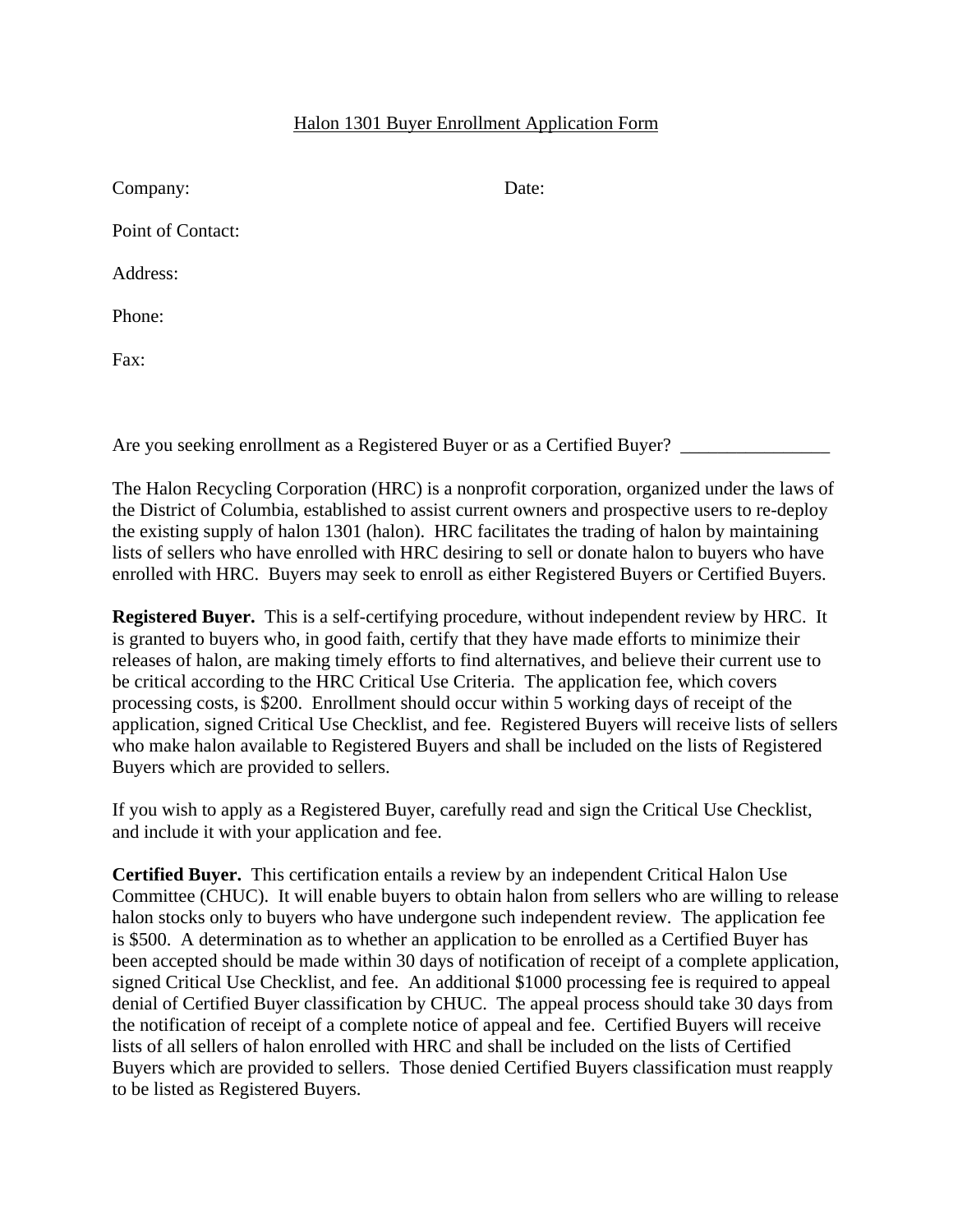If you wish to apply to become a Certified Buyer, please:

- 1. Carefully read and sign the Critical Use Checklist and include it with your application.
- 2. Using additional pages as necessary, please describe why you believe your use of halon to be critical. You are encouraged to address each item in the Critical Use Checklist, with special emphasis on item number 11. To assist in your description, a sample application is available from HRC. Please submit this information together with your completed application and fee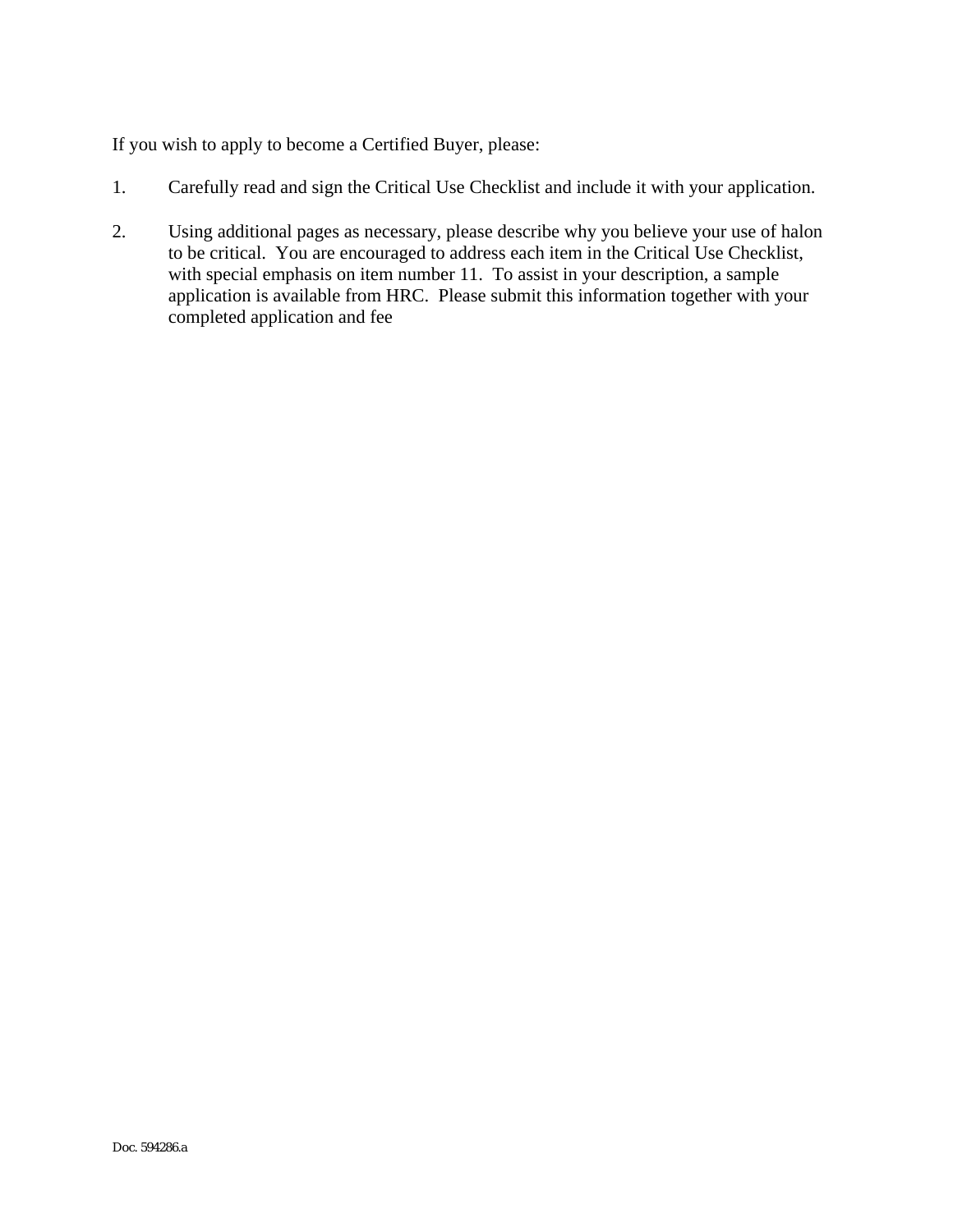## Critical Use Checklist

- 1. The undersigned is duly authorized to make the following representations, certifications, and covenants on behalf of \_\_\_\_\_\_\_\_\_\_\_\_\_\_\_\_\_\_\_\_ (Buyer).
- 2a. Briefly describe intended use of halon (e.g. computer room, aviation, nuclear power, etc):

2b. Quantity needed: \_\_\_\_\_\_\_\_\_\_\_\_\_\_\_\_\_\_\_\_\_\_\_\_\_\_\_\_\_\_\_\_\_\_\_

2c. Schedule needed:

- 3. Buyer understands that the U.S. Environmental Protection Agency (EPA) has determined that halon 1301 (halon) may contribute to the depletion of the ozone layer, and that the production and importation of new halon, except for certain exempted essential uses, will cease on January 1, 1994. Buyer also understands that EPA is required to adopt regulations reducing the use and emissions of halon to the lowest achievable level and maximizing recapture and recycling. This could entail the imposition of specific requirements at some future date. Buyer will comply with any local, state, and federal laws concerning the release of halon.
- 4. Buyer has carefully evaluated its application and determined that there is a clear need for a chemical, clean fire, or explosion suppressant.
- 5. Buyer has sought advice from a fire protection professional or safety engineer on other appropriate fire and explosion protection options and choices.
- 6. Buyer has investigated alternatives, including water, to the continued use of halon in its application and determined that none is technically, economically, or legally feasible at this time.
- 7. Buyer will continue to evaluate possible halon alternatives.
- 8. Buyer has taken and will take steps to redeploy halon from less critical uses where technically and economically feasible.
- 9. Through system design changes and maintenance procedures, Buyer has taken and will take steps to minimize emissions through accidental releases and leaks.
- 10. Buyer has and will continue to have access to a means of recycling the halon purchased through its enrollment with the Halon Recycling Corporation.
- 11. Buyer believes that its use of halon is justified according to the following criteria, taking into account national and local fire codes, standards, and regulations: